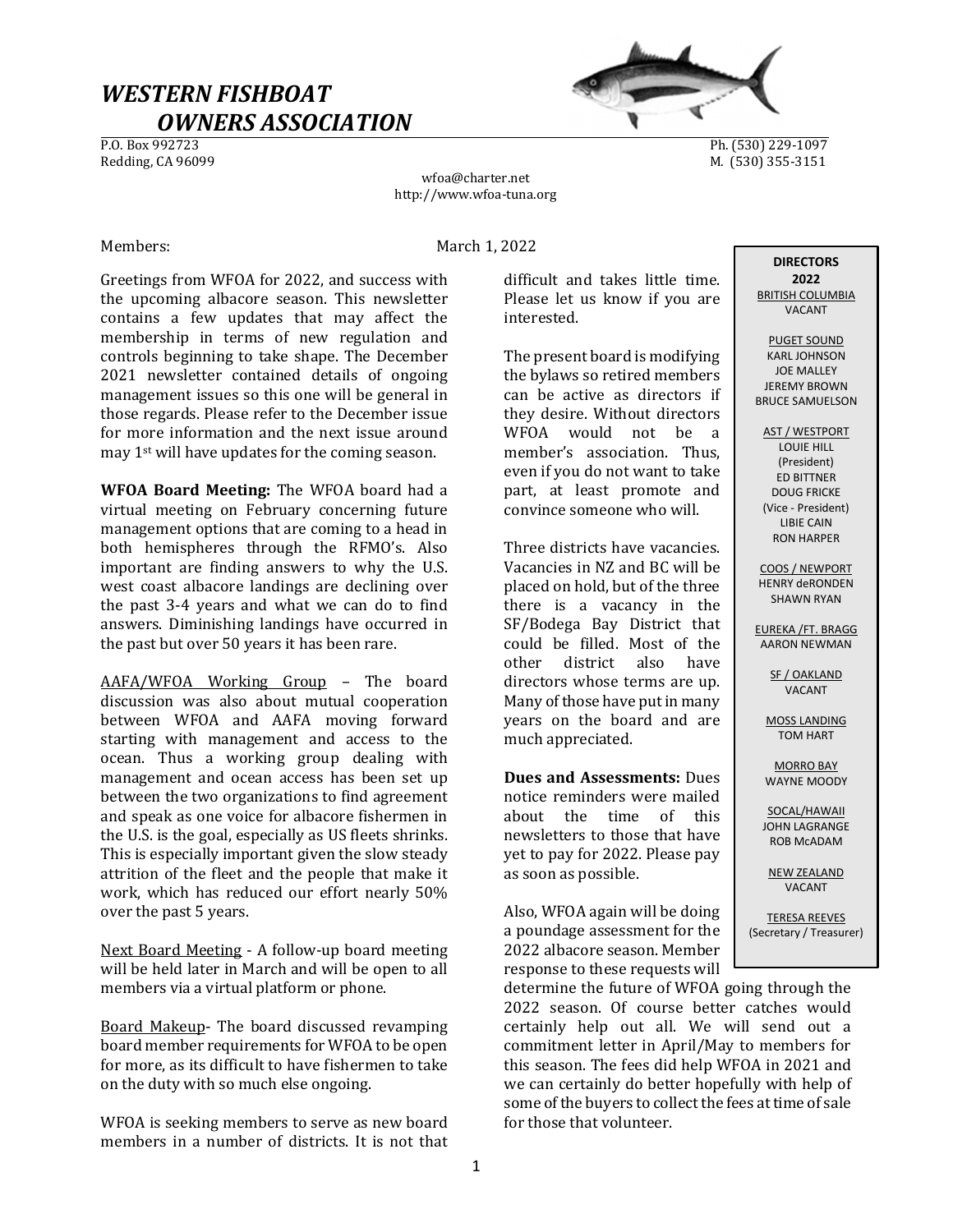Fishing: Albacore troll fishing was reported to be fairly consistent early on in the South Pacific for the vessels that ventured down. However mor recent information has fishing dropping off and cooler waters developing. There also has been some catches early by NZ in their coastal zones and most landings coming into Greymouth, Nelson, and Westport on the South Island. Some Southern Bluefin Tuna has been caught also by the albacore vessels seemingly for the first time. Also, due to supply chain issue and other fuel, ice and support services have been reported lacking onshore.

Fuel pricing continues to be a factor and we expect prices to continue upwards given world events making fuel a factor for the upcoming NP season.

### MANAGEMENT:

NOAA Fisheries is hosting a U.S. stakeholder virtual public meeting to discuss North Pacific Albacore Management on April 5, 2022 from 9 am to 1pm HST.

This virtual meeting is intended to prepare for potential discussions at the 2022 annual meetings of the Inter-American Tropical Tuna Commission (IATTC) and Western and Central Pacific Fisheries Commission Northern Committee (WCPFC NC) on a harvest strategy for North Pacific albacore fisheries. Topics may include, but are not limited to, candidate limit and target reference points.

See the Federal Register notice https://tinyurl.com/2p92jvku for detailed information about the meeting.

Please register by March 29, 2022 at https://tinyurl.com/2p92c7xc.

Instructions for attending the meeting will be emailed to registered participants before the meeting occurs. The meeting agenda will be distributed to participants in advance of the meeting. If you would like information about meeting access or have other questions about this meeting, please email Valerie Post at valerie.post@noaa.gov.

#### Emily Reynolds

Fishery Policy Analyst, International Fisheries Division, Pacific Islands Regional Office

NOAA Fisheries | U.S. Department of Commerce Office: (808) 725-5039 www.fisheries.noaa.gov

WFOA and AAFA have been coordinating on mutual efforts concerning management and access to the albacore resource for U.S. vessels. WFOA's legal counsel Peter H Flournoy has been with WFOA focused mainly on international interests is planning to retire soon. He has been attending the recent online WCPFC annual meeting as it has some possible important ramifications for South Pacific albacore trollers that need to be kept on the front burner in 2022.

For complete update see the last WFOA newsletter dated December 15, 2021.

From North Pacific MSE internationally that will set reference points for NP Albacore to SP where the proposals are floating around that may limit access, to coastal wind energy and the 303/30 legislation all now on faster tracks.

As a reminder, there has been a push by some of the Pacific Island States to close all of the high seas to fishing including for South Pacific albacore. The U.S. as well as other nations are opposed to this but hybrids of such plans with limited entry or TACs have been in the discussion and there was some action with consequences taken in the annual meeting of the WCPFC detailed in the December 2021 newsletter.

U.S. Canada Albacore Treaty: Updated treaty and access requirements were sent out by Canada on February 10th . WFOA will send out details in the next mailing and in the Regulations for 2022 insert of the four items listed below. Unfortunately I could not shorten the URL,s for this newsletter of each but for now you can get general information of the DFO sites at: https://tinyurl.com/y7jzwvkn

Legal Requirements for Foreign Commercial Fishing Vessels Entering Canadian Waters and Ports. 2022

EZZ- Canadian Authorized Agents 2022

EZZ Application Form 2022

Fisheries Notice 2022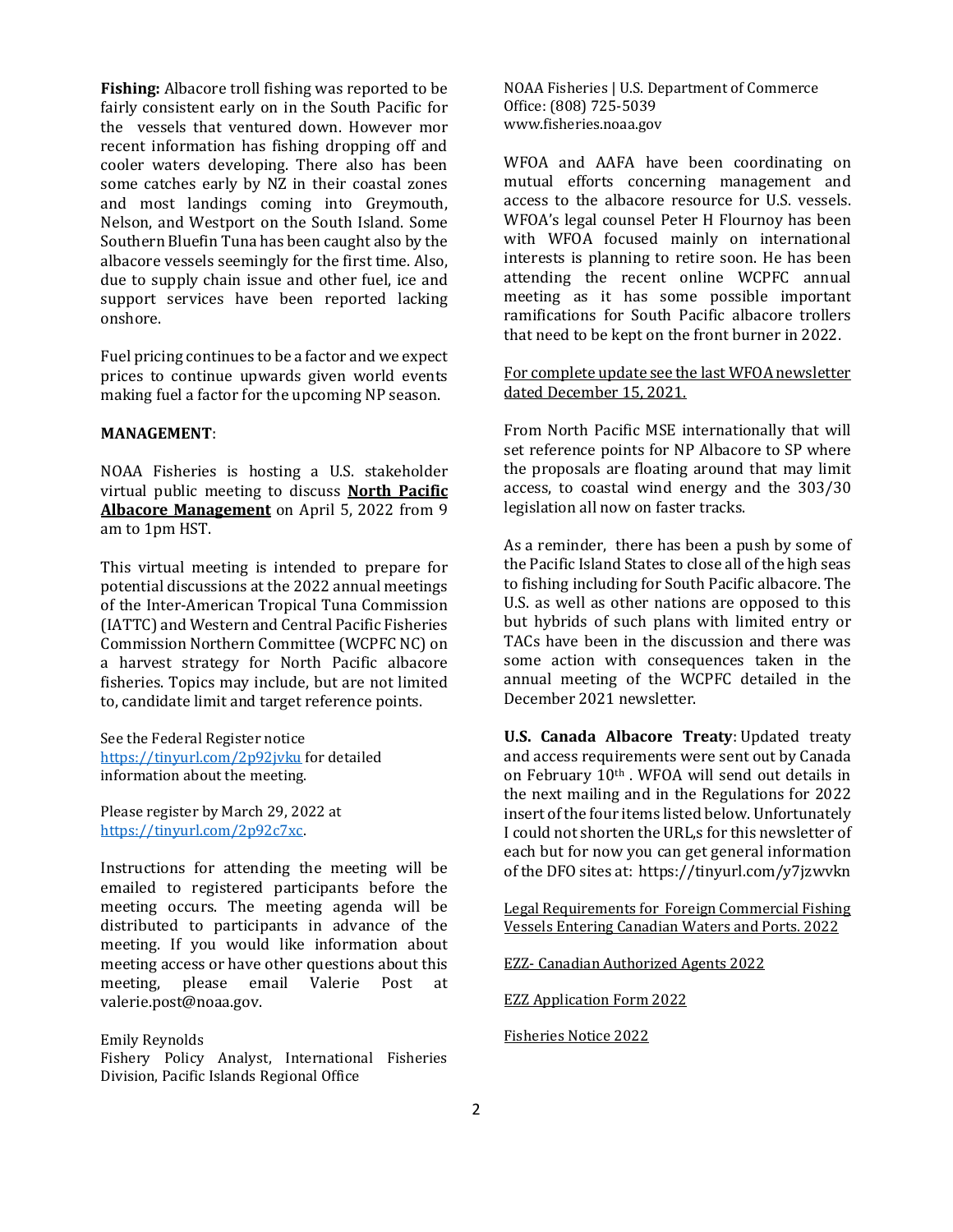This is the final year of the present fishing regime under the treaty and will again be renegotiated beginning after this coming season. So far there seems to be a recognition that there will probably be an extension again with some discussion of streamlining some of the procedures. We do not expect the U.S. government to support anything other than that in the near future. However if anyone has had any incidents or issue checking in or out, or with the permits, customs, coast guard please let us know.

PFMC - Ad Hoc Marine Planning Committee to hold online work session March 4, 2022: The Pacific Fishery Management Council's Ad Hoc Marine Planning Committee (MPC) will hold an online work session that is open to the public. The online meeting will be held Friday, March 4, 2022 starting at 1 p.m. Pacific Standard Time and ending at 5 p.m. or when business has been completed.

The primary purpose of this online meeting is to discuss the next steps in the authorization process for commercial offshore wind energy leasing, including a description of proposed offshore wind planning Call Area(s) off the Oregon Coast and to solicit public comment.

This meeting will include representatives from the Bureau of Ocean Energy Management (BOEM), who will provide a presentation on the proposed Call Area(s), followed by discussion with the MPC and meeting participants.

For information: https://tinyurl.com/3x85wnwp

See the March 4, 2022 MPC meeting notice on the Council's website or contact Pacific Fishery Management Council staff officer Kerry Griffin at 503-820-2409.

30x30 public comment period: From information WFOA received - Seafood dependent businesses asking Biden Administration to prioritize a robust sustainable seafood supply within conservation effort

The Biden-Harris administration is seeking broad public comment on its sweeping climate-focused initiative. The Executive Order on Tackling the Climate Crisis at Home and Abroad was signed in late January 2021 and ambitiously addresses the growing impacts of climate change.

In a first step toward meeting that order, a multiagency report released in May 2021 (Conserving and Restoring America the Beautiful) outlined major conservation initiatives that include 30×30, an effort to conserve and restore 30% of our nation's lands and waters by the year 2030. This has sparked concern from seafood producers, who hope to see sustainable seafood as a partner in conservation, not a casualty of it. . .

#### See: https://tinyurl.com/37r79xev

BBNJ: Peter Flournoy reported - The U.S. State Department held a one-hour meeting February 23rd for "stakeholders" to discuss their points of view and concerns with the negotiation of a treaty on biological resources beyond national jurisdictions (i.e. on the high seas). The meeting started by the announcement that the suggested changes/comments that the USG had submitted to the last draft of the treaty in March of 2020 had been reviewed by the Biden administration. Some of those comments would remain as the U.S. negotiating position but many had been changed or eliminated because they were put forth by the Trump administration or the U.S. felt they were no longer relevant or important. Most unfortunately, the new comments or negotiating positions could not be disclosed to the stakeholders prior to the beginning of the resumed negotiations in March 7- 23, 2022.

So without knowing what the new USG negotiating position will be, the "stakeholders" were asked to provide their views. Most of the comments were made by ENGOs such as Greenpeace, IUCN, and Pew all of which were concerned that at the March session there would be no observers allowed, but they strongly supported a treaty with the most expansive authorities including what activities should have to prepare environmental reports before they could proceed and where high seas marine protected areas should be established.

Glenn Delaney representing ATA emphasized the fishermen's concerns that nothing in the BNJ treaty should undermine the competence or authority of RFMOs to manage fisheries. Eric Kingma representing HLA urged that Hawaiian fishermen already constrained by huge MPAs in the state's EEZ should not face further MPAs on the high seas. Toward the end of the call, I